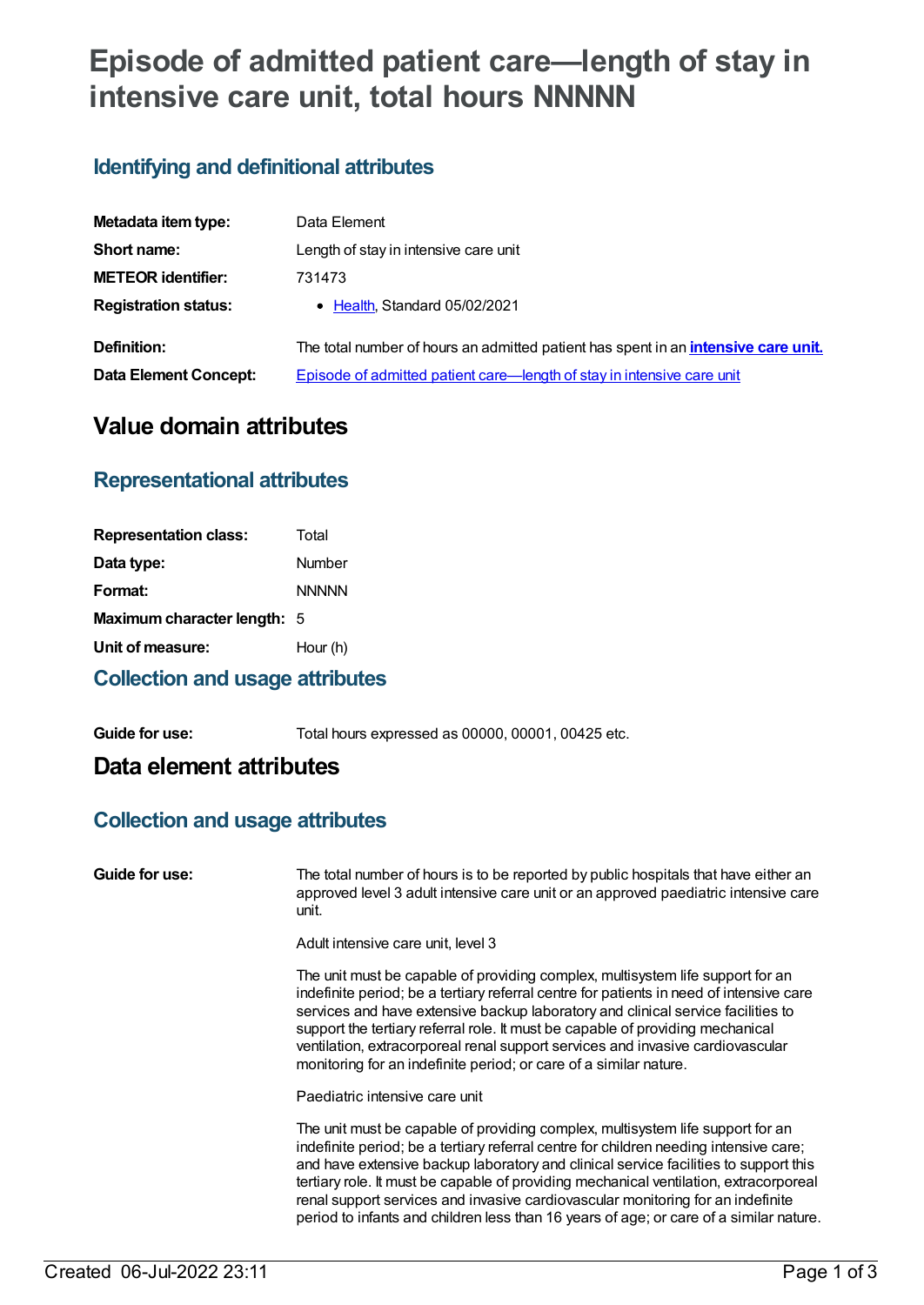**Collection methods:** For the purposes of calculating the length of stay in an intensive care unit, begin the calculation with the following:

Arrival of the patient in the intensive care unit.

End the calculation with one of the following:

- Discharge, death or transfer of a patient from the intensive care unit; or
- Change of episode type.

Where an episode of admitted patient care involves more than one period spent in an intensive care unit, the total number of hours is to be reported for all periods during the episode of care.

The time spent in an operating theatre or in a coronary care unit is not counted.

Where there is a contracted service episode, Hospital A will report the total duration spent in the intensive care unit of Hospital B in addition to any length of time spent in Hospital A. Hospital B will only report the total time spent in the intensive care unit in Hospital B.

The total duration of hours reported should be rounded to the nearest hour. For example, if the total length of stay in the intensive care unit was 98 hours 45 minutes, report 99 hours.

If the duration of length of stay in an intensive care unit is equal to or greater than 99999 hours, report 99999 hours.

#### **Source and reference attributes**

**Submitting organisation:** Australian Institute of Health and Welfare.

#### **Relational attributes**

| Related metadata | Supersedes Episode of admitted patient care—length of stay in intensive care unit, |
|------------------|------------------------------------------------------------------------------------|
| references:      | total hours NNNN                                                                   |

- ACT Health [\(retired\)](https://meteor.aihw.gov.au/RegistrationAuthority/9), Candidate 09/08/2018
- [Health](https://meteor.aihw.gov.au/RegistrationAuthority/12), Superseded 05/02/2021
- [Independent](https://meteor.aihw.gov.au/RegistrationAuthority/3) Hospital Pricing Authority, Standard 31/10/2012
- **[Tasmanian](https://meteor.aihw.gov.au/RegistrationAuthority/15) Health, Standard 10/01/2018**